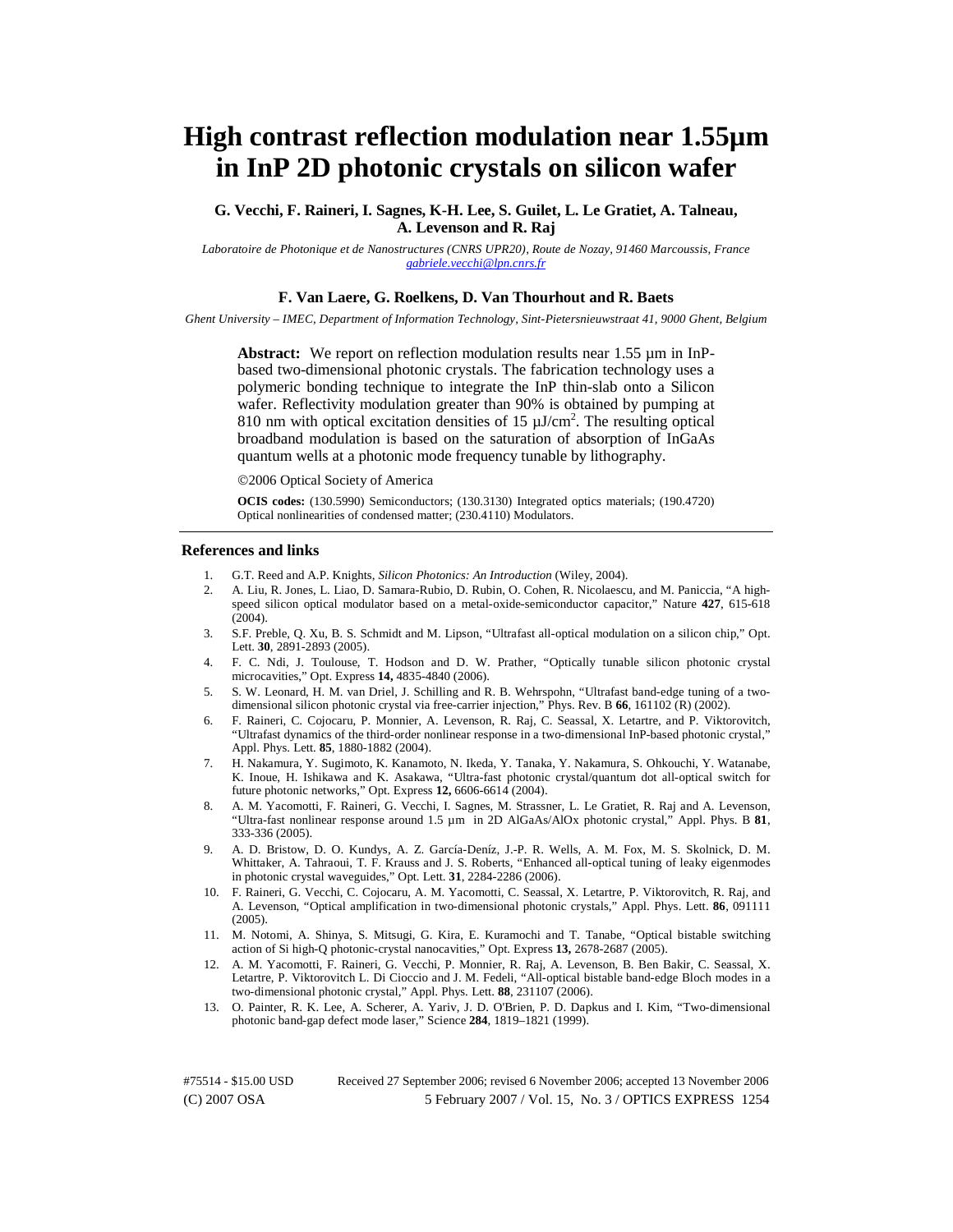- 14. H. T. Hattori, C. Seassal, X. Letartre, P. Rojo-Romeo, J. L. Leclercq, P. Viktorovitch M. Zussy, L. di Cioccio, L. El Melhaoui and J.-M. Fedeli, "Coupling analysis of heterogeneous integrated InP based photonic crystal triangular lattice band-edge lasers and silicon waveguides," Opt. Express **13,** 3310-3322 (2005).
- 15. T. Maruyama, T. Okumura, S. Sakamoto, K. Miura, Y. Nishimoto and S. Arai, "GaInAsP/InP membrane BH-DFB lasers directly bonded on SOI substrate," Opt. Express **14,** 8184-8188 (2006).
- 16. C. Symonds, J. Dion, I. Sagnes, M. Dainese, M. Strassner, L. Leroy and J.-L. Oudar, "High performance 1.55 µm vertical external cavity surface emitting laser with broadband integrated dielectric-metal mirror," Electron. Lett. **40,** 734-735 (2004).
- 17. G. Roelkens, D. Van Thourhout, R. Baets R. Nötzel, and M. Smit, "Laser emission and photodetection in an InP/InGaAsP layer integrated on and coupled to a Silicon-on-Insulator waveguide circuit," Opt. Express **14**, 8154-8159 (2006).
- 18. P. N. Butcher and D. Cotter, *The elements of nonlinear optics* (Cambridge University Press, 1990).
- 19. K. Wakita, *Semiconductor Optical Modulators* (Kluwer Academic Publishers, 1998).
- 20. T. L. Worchesky, K. J. Ritter, R. Martin and B. Lane, "Large arrays of spatial light modulators hybridized to silicon integrated circuits," Appl. Opt. **35**, 1180-1186 (1996).
- 21. F. Raineri, G. Vecchi, A. M. Yacomotti, C. Seassal, P. Viktorovitch, R. Raj and A. Levenson, "Doubly resonant photonic crystal for efficient laser operation: Pumping and lasing at low group velocity photonic modes", Appl. Phys. Lett. **86**, 011116 (2005).
- 22. L.V. Dao, M. Gal, C. Carmody, H. H. Tan and C. Jagadish, "A comparison of impurity-free and ionimplantation-induced intermixing of InGaAs/InP quantum wells," J. Appl. Phys. **88**, 5252-5254 (2000).

## **1. Introduction**

A lot of research activity is currently addressed towards obtaining optical functionalities on top of a silicon chip [1-4]. One possibility is to use an all silicon-based optical circuit where the inherent properties of this material are exploited to manipulate light. An alternative approach relies on the fabrication of hybrid structures which integrate active III-V materialsbased optical devices to passive Silicon-based waveguides.

In this context, III-V based two dimensional photonic crystals (2D PhCs) hold a lot of promise as shown by the recent demonstration of several optical functions such as ultrafast switching [5-9], gain [10], bistability [11,12], and laser emission [13]. Indeed, these periodic structures, with their lattice constants of the order of the light wavelength, enable strong light matter-interaction leading to low power need for obtaining the desired nonlinear regimes.

Several technologies have been proposed to bond III-V semiconductors on Silicon, like  $SiO<sub>2</sub>-SiO<sub>2</sub>$  molecular wafer bonding [14], direct bonding [15] or Au/In dry bonding [16]. We consider here for the heterogeneous integration of the 2D PhC on a silicon wafer, the use of benzocyclobutene (BCB) for bonding. This technique has recently been used to integrate InP-InGaAsP edge emitting lasers on Silicon on insulator waveguides [17]. Among the advantages of this method, we point out its relative simplicity with a potential towards low-cost mass production, the optical transparency of BCB at telecom wavelengths and the high refractive index contrast with semiconductors.

In this paper, we report on the integration, for the first time, of III-V based 2D PhC on a silicon substrate using BCB. The heterogeneous structure is fabricated with the view to obtaining a fast optical modulator. Its operation is based on the change of the PhC response at the frequency of a band edge mode, induced by the saturation of the absorption of the quantum wells embedded in the slab. We demonstrate 90% contrast modulation of reflectivity at 1.53 µm by pumping at 810 nm.

### **2. Design and fabrication of the 2D PhC modulator on Silicon**

Our work is based on the exploitation of the dynamical nonlinearities of quantum-wells (QWs) to achieve the modulation of the 2D PhC optical response. These nonlinearities are induced by creation of carriers, making possible a control over absorption and refractive index of the material [18]. QW optical modulators have been extensively studied in the past. Several configurations for device operation have been proposed, often cavity-assisted in order to simultaneously improve performance and reduce power need [19]. 2D PhCs containing QWs have already been considered for modulation purpose [6, 8-9]. The proposed solutions consisted in using the nonlinear refractive index change to shift the wavelength of a photonic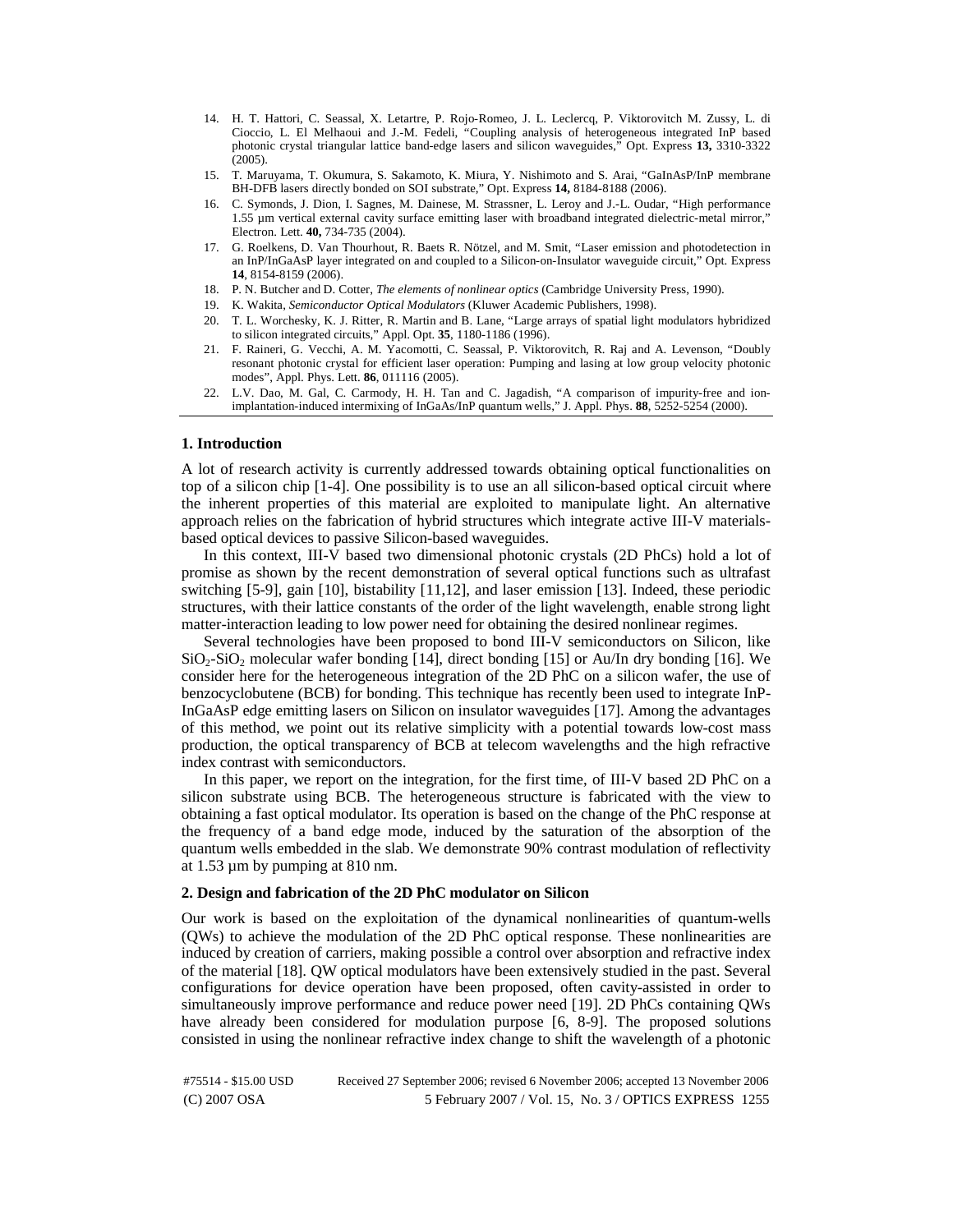crystal resonance, thus modifying the reflectivity. In these papers, the PhC is designed so that the photonic resonances occur in a spectral region of very weak absorption, using thereby dispersive nonlinear effects. For example, in Ref. [6], the photonic mode is placed very far in the Urbach tail of the absorption of the quantum wells. The performance, in terms of bandwidth and pump power requirements, is dependent on the spectral width of the resonance, i.e. the quality factor Q. Of course, as Q increases, the pump power necessary to fully shift the resonance lowers, however, the bandwidth narrows.

In this work, the 2D PhC is designed so that a slow Bloch mode is spectrally placed at the maximum of the QWs absorption. In this case, as carriers are injected, QWs absorption saturates, reducing the intrinsic losses of the Bloch mode resonator, giving a change of reflectivity at the resonance wavelength. The amount of pump power required to bleach the QWs absorption does not depend on the quality factor of the photonic resonance, which, therefore, can be tailored to fit the bandwidth requirement. Also, this slow Bloch mode is placed at the  $\Gamma$  point of the Brillouin zone (normal incidence with respect to plane of periodicity) in order to enable surface operation. "Surface-normal" modulators are particularly attractive for parallel optical data processing [20] as the QW modulator devices may be assembled in 2D arrays.

The 2D PhC under investigation is a graphite lattice of air holes drilled in a 265 nm InP slab incorporating four lattice-matched  $In<sub>0.53</sub>Ga<sub>0.47</sub>As QWs$  emitting around 1.53 µm, as indicated in Fig.  $1(a)$ . The InP membrane was grown by MOCVD and then transferred onto a silicon substrate through BCB bonding [17]. The air holes are patterned into the transferred InP slab using inductive plasma etching through a silicon nitride mask obtained by e-beam lithography and reactive ion etching. Note that the slab thickness is chosen to be  $\lambda/2\tilde{n}$ , where  $\lambda = 1.55$  µm and  $\tilde{n}$  is the mean index of refraction of the patterned slab, ensuring good vertical optical confinement. The vertical hetero-structure and a scanning electron micrograph of the sample are shown in Figs. 1(b) and 1(c), respectively.



Fig. 1. (a). photoluminescence spectrum of InGaAs QWs (b) layout of the hetero-structure (c) Scanning electron micrograph of the graphite PhC.

Several 50  $\mu$ m x 50  $\mu$ m 2D PhCs were drilled in the InP slab, each one defined using a different e-beam dose exposure, in order to obtain a range of tunable frequencies of the photonic bands. As has been described in Ref. [21], several modes occur at the  $\Gamma$  point of the Brillouin zone for such graphite lattices. Here we choose the lattice parameters so that a low-Q photonic mode, giving a broad bandwidth, is placed at  $\sim$ 1.53 µm, near the maximum of QWs absorption [see arrow on Fig. 1(a)]. The graphite lattice constant is 1.3  $\mu$ m and the hole diameter varies from 190 to 260 nm. Every 50 µm x 50 µm patterned area is composed of four  $25 \mu m \times 25 \mu m$  adjacent areas (in the following labeled A, B, C, and D), characterized by a specific value for the air-hole diameter. As a result, each 50  $\mu$ m x 50  $\mu$ m sample looks like a 2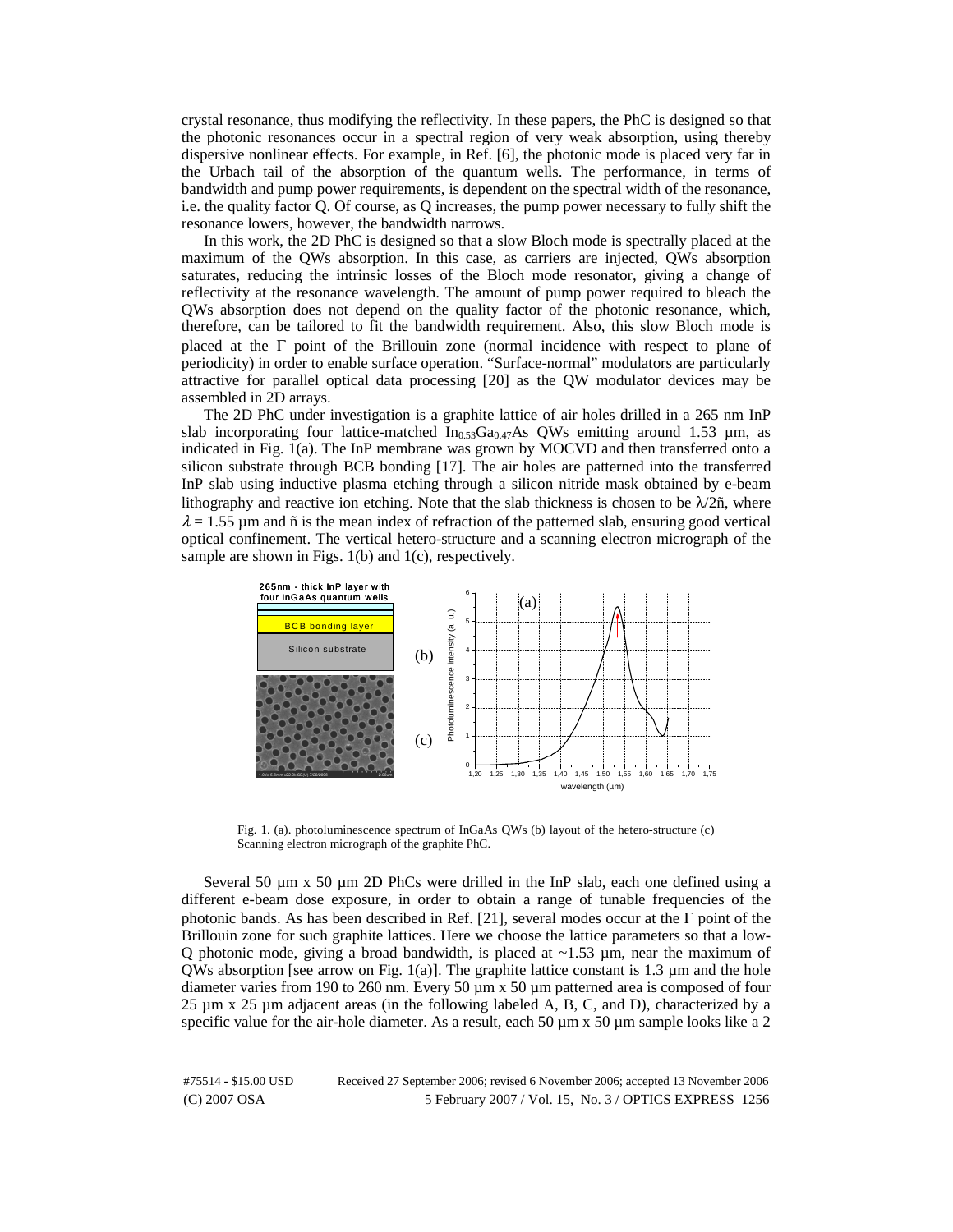$\times$  2 array of 2D PhCs, and in the following we will consider one of these samples, displaying optimal matching between peak absorption and photonic modes.

#### **3. Optical measurements**

Experiments of reflection modulation were performed in a pump-probe set-up with laser sources delivering 130 fs optical pulses at a repetition rate of 80MHz. The output from a Ti:Sa laser at 810 nm supplies the pump pulses, while the probe is provided by the output beam of an optical parametric oscillator, tunable around 1.55 µm. The samples are explored in the surface normal configuration, with both pump and probe focusing on to the sample via a 10X microscope objective to spot sizes of  $\approx$ 40 µm and 15 µm respectively. The temporal delay between pump and probe is controlled by varying the probe optical path. Reflected signal is collected through the same objective and detected by a fiber-coupled optical spectrum analyzer (OSA).



Fig. 2. (a). reflected probe signals (not normalized) versus pump fluence at 810nm. The bold black curve corresponds to the case where the pump is off. The inset shows the reflected spectrum from a reference gold mirror. (b) Differential reflectivity for different values of pump fluence. The dotted line at 1524 nm indicates where contrast ratio is maximum. Both (a) and (b) refers to the same sample zone, labeled as C.

Figure 2(a) represents the reflected spectra from one of the four zones of the sample for different pump levels. The central wavelength of the input probe beam is at  $\approx$ 1526 nm. The spectral shape of non-normalized reflected pulses is here strongly distorted because of the resonant PhC mode and absorption. Figure 2(b) shows the differential reflectivity  $(R_{nl}-R_0)/R_0$  $\equiv \Delta R/R_0$ , where R<sub>nl</sub> is the power-dependent reflectivity value, and R<sub>0</sub> the pump-off reflectivity [bold spectrum in Fig. 2(a)]. Looking at the spectra in Fig. 2(a), we remark that the identification of the photonic band is easier when the pump is on, whereas in the pump-off reflection spectrum the dip is very broad. As the incident pump level grows, an increasingly deep minimum appears due to absorption saturation. Note that the temporal delay between the pump and probe pulses is chosen to get the highest reflection modulation at the resonance wavelength, which is 1524 nm. This corresponds to the maximum photo-carrier density created by the pump, before recombination processes take over.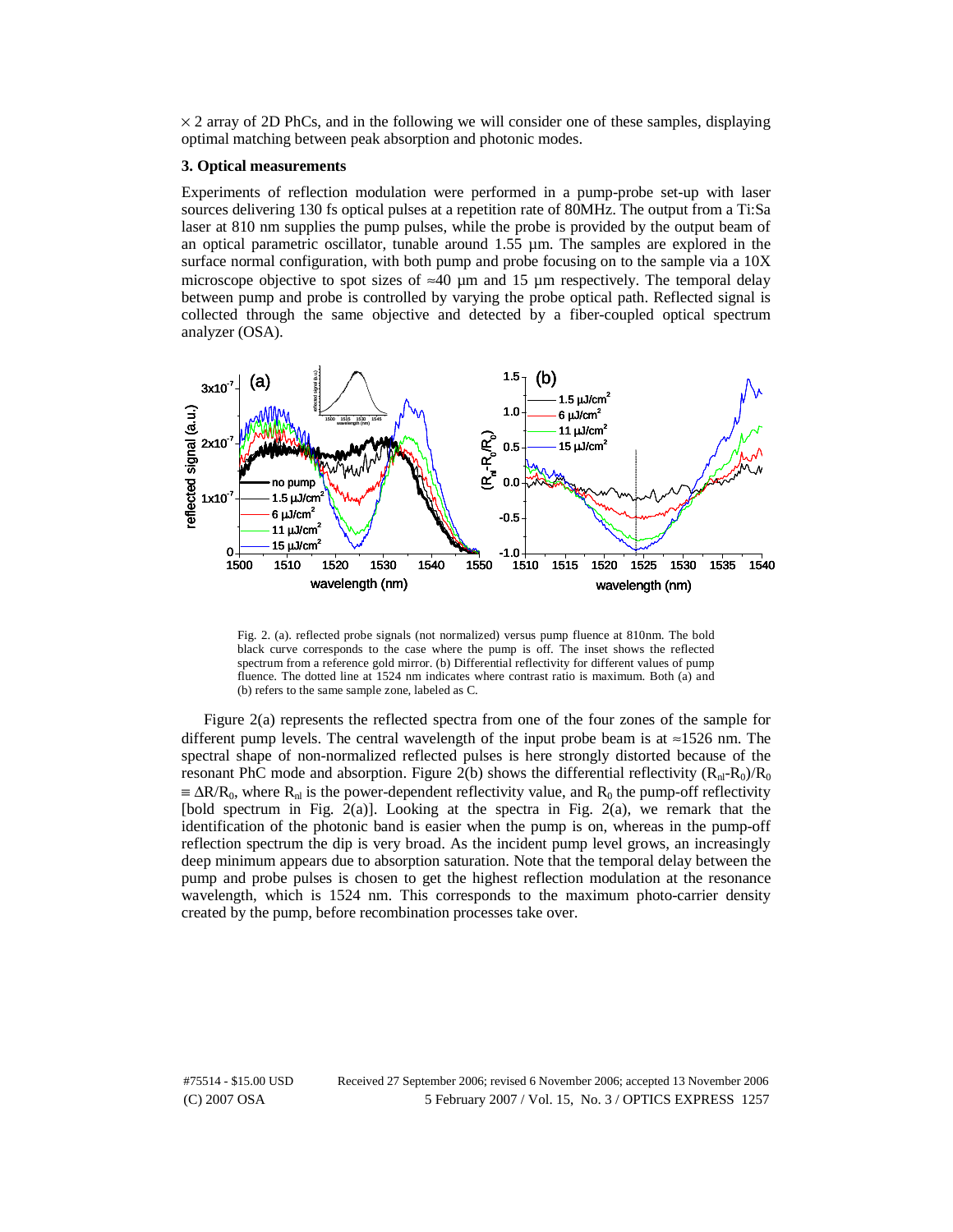

Fig. 3. Differential reflectivity measured from zone C at 1524 nm, as a function of pump fluence.

In Fig. 3, we plot the differential reflectivity measured at the center of the photonic resonance as a function of external pump fluence. The modulation of the reflectivity is as high as 94% when the pump fluence is  $15 \mu J/cm^2$ . Note that, in this experiment, thermal effects appear to be negligible. Indeed, no relevant red shift of the photonic mode was observed. The excitation regime (a 130fs pulse every 12ns) and the presence of the bonded substrate are the reasons for this behavior. Of course, if the repetition rate of the excitation was increased, thermal effects could induce a spectral red-shift of the operation wavelength.

The dynamic response of the differential reflectivity is shown in Fig. 4 for a pump fluence of 11  $\mu$ J/cm<sup>2</sup>. Zero time delay is set at the maximum (absolute) change of reflectivity. The sharp drop for negative delay is related to capture time into the wells. The measured value of 13 ps (rise time) is consistent with results reported in literature [22]. On the other hand, the time the reflectivity takes to recover to its initial value is of course the carrier recombination time. The exponential fit gives a time decay around 215 ps. This value is shortened as compared to typical decay time measured for the unpatterned quantum well system, around 700 ps, due to enhanced recombination at the hole walls [8].



Fig. 4. Dynamic response of the reflectivity for pump fluence of  $11 \mu J/cm^2$ . The origin of the time axis is set at the maximum change of reflectivity.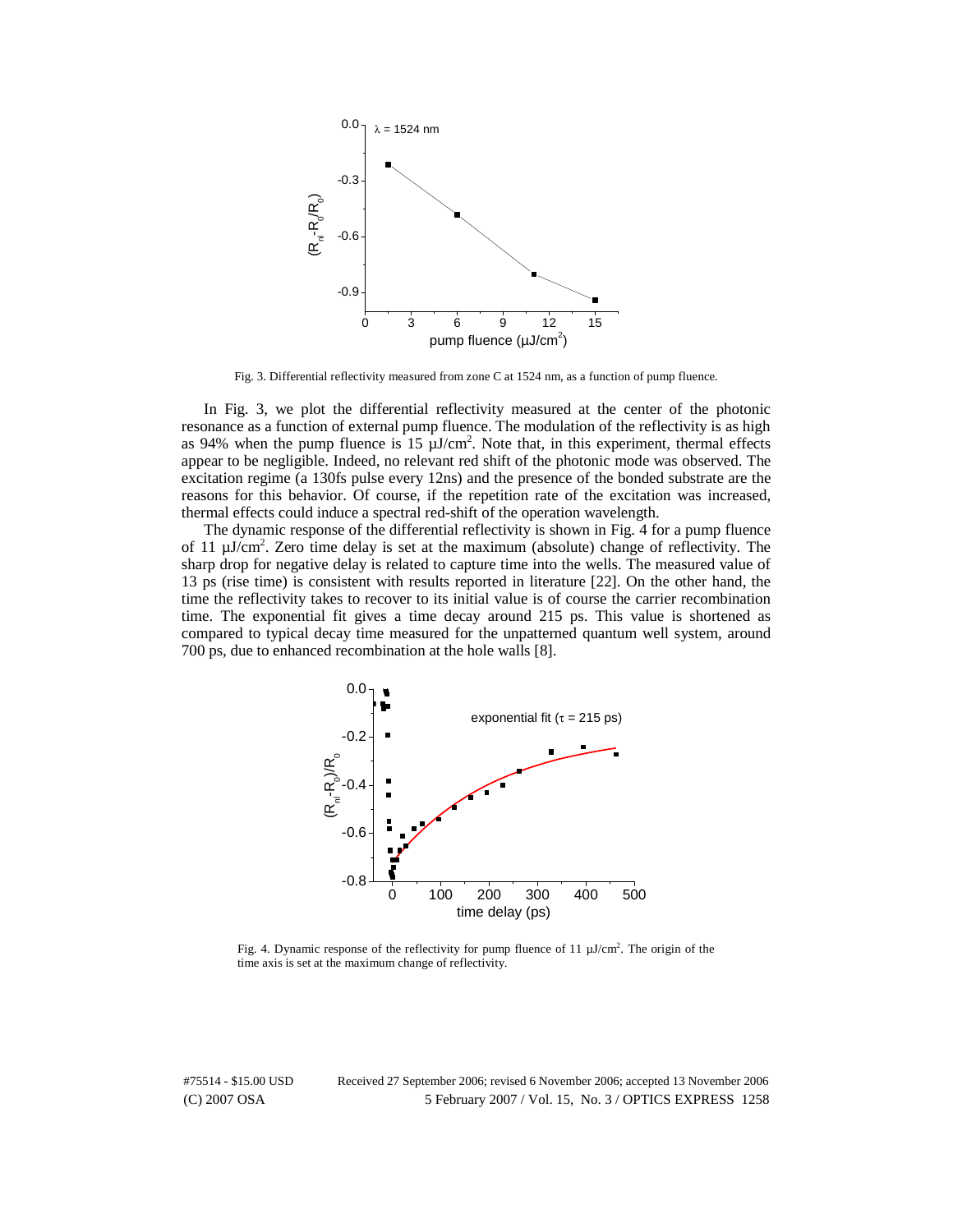We observed similar behavior in reflection from zones A, B, and D.



Fig. 5. Differential reflectivity from the four samples in the case of pump fluence equal to 15  $\mu$ J/cm<sup>2</sup>. The inset shows the 25  $\mu$ m x 25  $\mu$ m A, B, C, D adjacent zones of the sample.

Figure 5 shows the spectral shift of the dip in differential reflectivity obtained when the beams are moved across adjacent samples. A variation of ≈5 nm in the air-hole radius between samples A-B, B-C and C-D produces a spectral shift (measured between minima) of around 4 nm. The reflectivity modulation achievable in the four samples for the same pump levels is comparable. Outside the resonance, carrier-induced effects vanish. The change in reflectivity is greater than 80% over a 5 nm bandwidth for each zone, giving a total bandwidth for the system of  $(4x)$  5 nm. In principle, this total bandwidth could be extended to  $(Nx)$  5 nm by defining N zones of different lattice parameters. This would be useful for the design of future broad-band applications.

## **4. Discussion and conclusion**

In Table 1, we compare the relevant parameters of this system to other results previously reported in literature.

| material                         |   |      |         |       |     | layout $\lambda$ (nm) $\mu$ J/cm <sup>2</sup> $\tau$ (ps) $\Delta$ R/R $\Delta\lambda$ (nm) ref. |     |
|----------------------------------|---|------|---------|-------|-----|--------------------------------------------------------------------------------------------------|-----|
| Si                               |   | 1900 | 1300    | >1000 | 60% | 30                                                                                               | [5] |
| InP/InAsP QWs on Silicon         | S | 1520 | 65      | 90    | 67% | 0.5                                                                                              | [6] |
| <b>InP/InGaAs QWs on Silicon</b> | s | 1530 | 15      | 215   | 94% | (4x) 5                                                                                           |     |
| InAs QDs on GaAs                 | G | 1300 | $66(*)$ | 60    | 68% | 10                                                                                               |     |
| AlGaAs/GaAs QWs on GaAs          |   | 1490 | 300     | 13    | 96% | 5                                                                                                | [8] |
| AlGaAs/InAlGaAs QWs on GaAs      |   | 830  | 1300    | 9     | 66% | 5                                                                                                | [9] |

Table 1. Comparison among several optical studies of 2D PhC structures. The row in bold corresponds to the present work.

(\*) pump fluence coupled into the waveguide

Different active PhC systems are presented. For every system, we indicate the material used, geometrical layout (S for surface configuration, G for guided configuration), operation wavelength, pump fluence, carrier recombination time, differential reflectivity and the bandwidth deduced from the quoted references. The systems considered here are based on